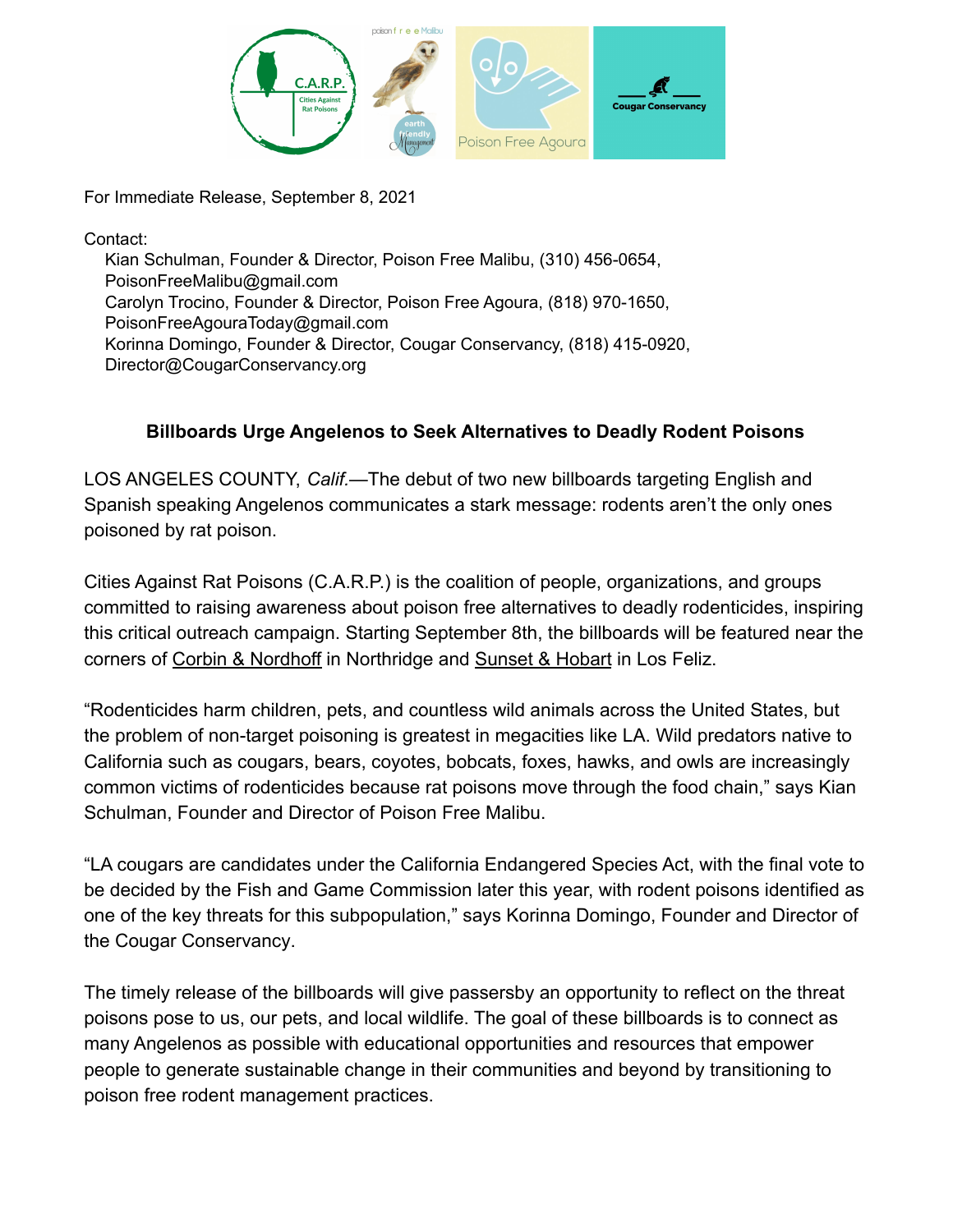"Currently, there is only a temporary ban on some of the most harmful poisons, such as second generation anticoagulant rodenticides," says Carolyn Trocino, Founder and Director of Poison Free Agoura. "But many other poison compounds are still commercially available and widely used such as first generation anticoagulants and neurotoxins."

C.A.R.P. is committed to nurturing individual understanding, and community-wide responsibility for safeguarding the environment from poisons so that Angelenos can support one another and help make our world a better place. C.A.R.P. reminds us that only together can we devise robust strategies that enable our communities to break the poison chain.

## **#BreakThePoisonChain**

*C.A.R.P.'s mission is to provide leaders with the tools they need to inspire members of their communities to use alternatives to rodent poisons.*

*Poison Free Agoura's mission is to provide education to members of our community and help them identify safe alternatives to rodent poisons.*

*Poison Free Malibu's mission is to educate the public about the problems with pesticides, how they affect the wildlife food web and our total environment, and to offer viable solutions.*

*The Cougar Conservancy's mission is to reduce human-wildlife conflict and conserve cougar populations through science-based management and conservation.*